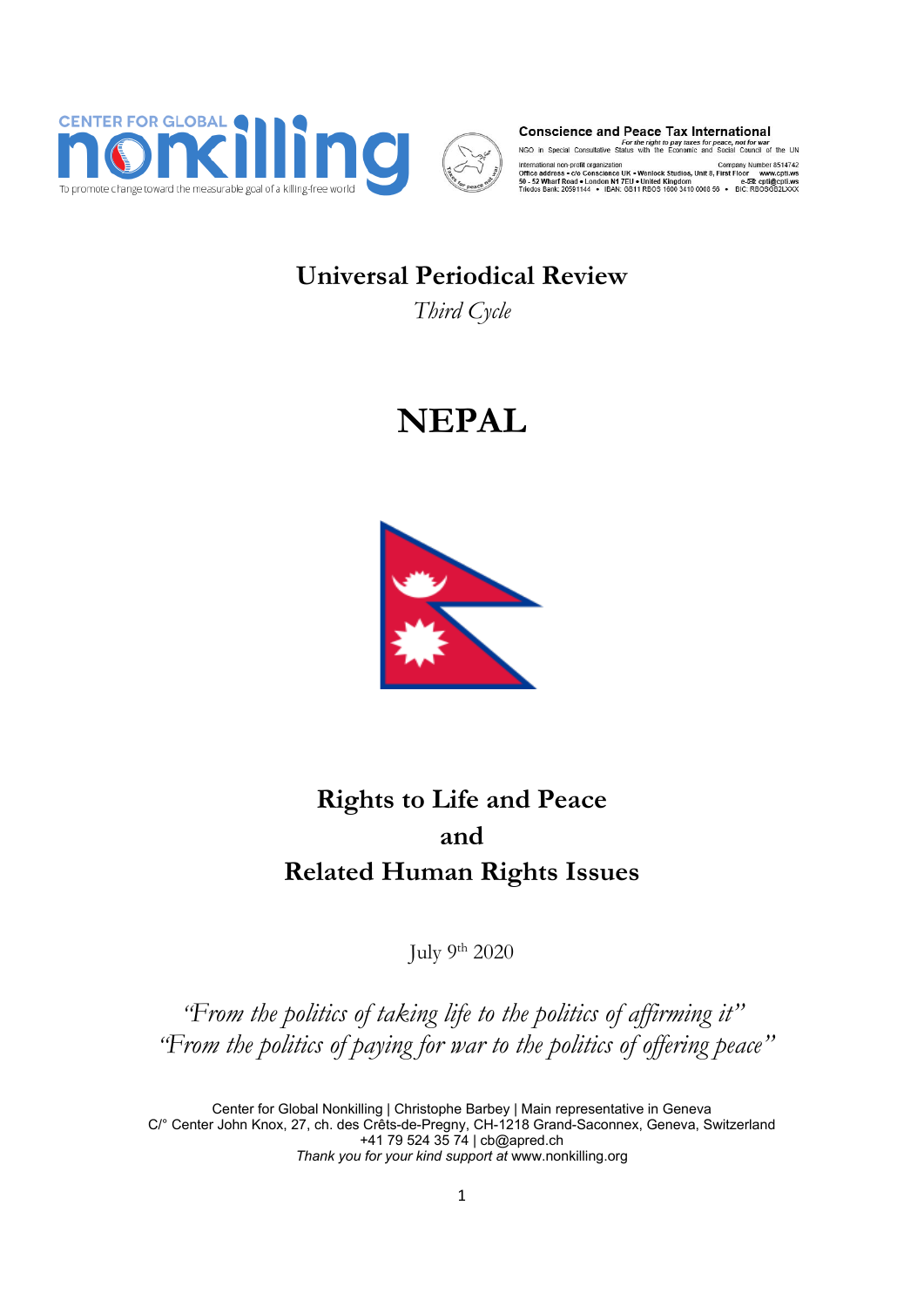# *We understand the right to life as being the full enjoyment of Life, the right not to be killed, everyone'<sup>s</sup> responsibility neither to kill nor let die.*

# *We understand the right to peace as being the full enjoyment of Peace, the right to be free from violence and want, everyone'<sup>s</sup> responsibility to assure peace to each and all.*

# **Introduction**

# **Submitting organisations**

The Center for Global Nonkilling (CGNK) has <sup>a</sup> unique mission that is both inspirational for individuals and transformative for societies: *"To promote change toward the measurable goal of <sup>a</sup> killing-free world by means open to infinite human creativity in reverence for life".* It was founded in 2008, among others by Glenn Paige (1929-2017), political science Professor and author of the book "Nonkilling Political Science", widely translated<sup>1</sup>. The book is available in Nepali<sup>2</sup>. CGNK is <sup>a</sup> worldwide congregation of individuals, scholars and others, working at creating societies that do not kill. CGNK has ECOSOC consultative status since 2014.

The purpose of Conscience and Peace Tax International (CPTI) is to forward and sustain an economic transformation from an economy of war to an economy of peace and universal wellbeing. Until then, it claims that people have <sup>a</sup> right of conscience to pay their tax money into peace funds instead of into military budgets and acts to obtain full recognition of the right to conscientious objection to paying for armaments, war preparation and war conduct. CPTI was founded in 1994 and has ECOSOC consultative status since 1999.

#### **Human rights**

All human rights are universal, of equal importance, indivisible, interlinked and mutually reinforcing. They arise out of our fundamental human nature and are expressed by our knowledge, feelings and values. They grow and remain through awareness, practice and kindness. They are needed to build lasting and prosperous, thriving and humane societies, on <sup>a</sup> sustainable planet, enabling each and every one to lead <sup>a</sup> fulfilling life, in solidarity, leaving no one behind.

Universal legal basis, fundamental rights form the infrastructure of our civilisation, as needed for it to flourish, in dignity, through present time and in future History. Human rights are supported and implemented by using universal fundamental and peaceful methods such as education and exemplarity, the cultures of peace and non-violence, cooperation and consensus, prevention and precaution, and peaceful settlements of disputes. These fundamental methods are needed for the full respect and the common enjoyment, for the achievement of all human rights as for the existence and continuity of societies and cultures.

# **The right to life**

Compared to other human rights, the right to life has four specific features: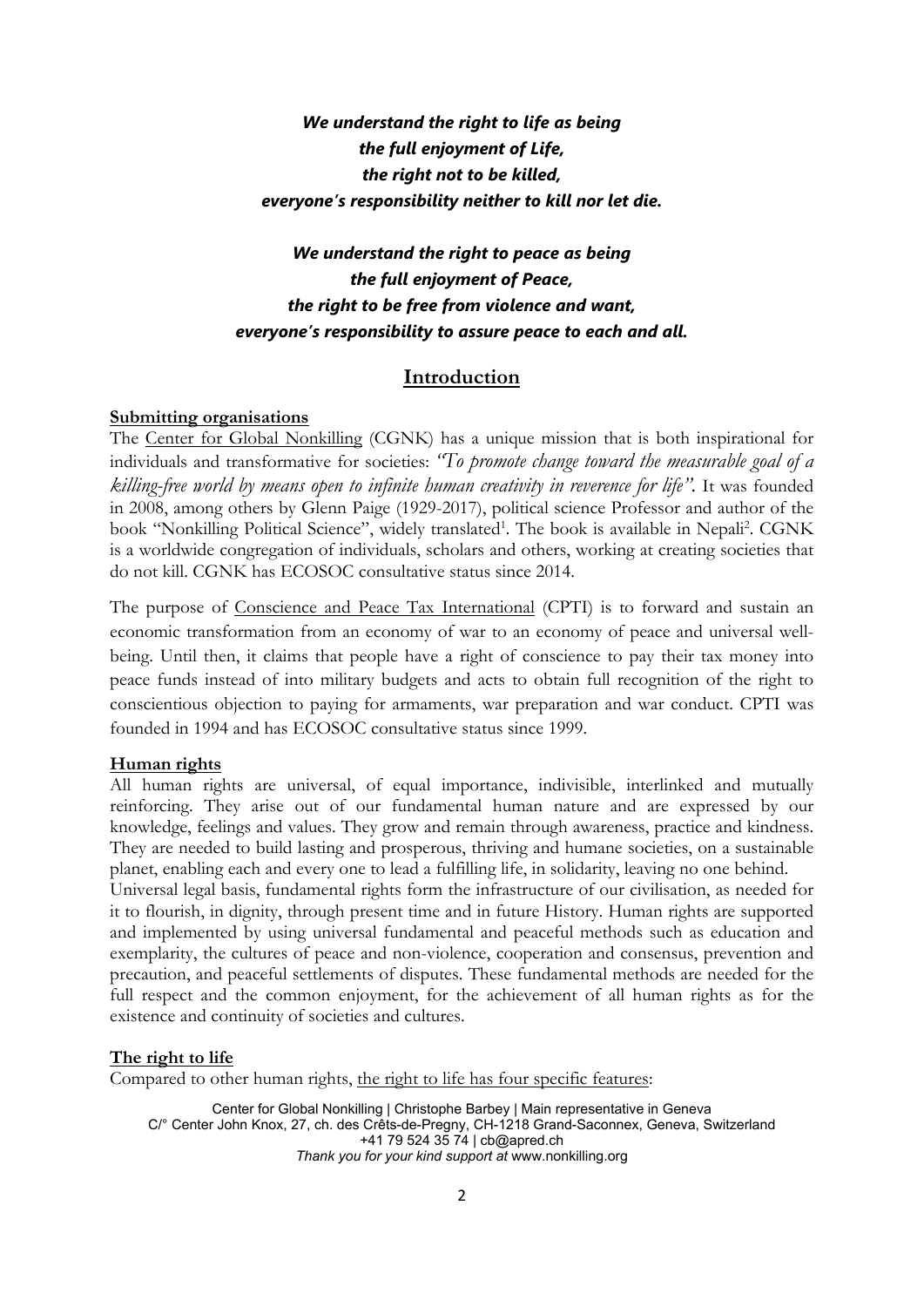a. If dignity can be said to be the paramount human right present when each and all human rights are fulfilled, so is the right to life present within all human rights. However, the right to life precedes all other human rights: if life is taken all human rights are cancelled $^3$ .

Conversely, joyfully living, thus sharing <sup>a</sup> solid and happy ground to the existence of life for all, highlights the value of the right to life. Further, life and the quality of life, in equality, are the basis needed for the peaceful progress and proactive fulfillment, for the completion of all human rights.

b. There are no possible restrictions to the right to life: one is either alive or not. Issues pertaining to the beginning and the end of life such as reproductive rights, abortion, suicides and euthanasia, as well as prenatal and genetic engineering should be dealt with in <sup>a</sup> preventive, human and humane, sustainable manner, for each and all, in full dignity.

c. There is only one way to guarantee respect for life, to protect and ensure that the right to life is fulfilled: full and effective prevention. Once <sup>a</sup> life is lost, compensation may be due, but there are no possible reparations for <sup>a</sup> lost life.

d. So forth, the right to life is also the *absolute duty not to kill*. As such, the right to life is <sup>a</sup> fully reciprocal right, granted to all, to be granted by all, to all, individually as collectively.

The Center for Global Nonkilling encourages all persons and institutions to refuse the recognition of any *right* to kill. Killing is never admissible.

Though not rights, three *powers* to kill have sometimes been legally granted. They are always granted under very strict and exceptional circumstances. We do not approve or condone to theses existing powers to kill. They should be considered unwanted remnants of the past.

These three powers are:

1) The use of *legitimate self-defence.* Legally, it requires <sup>a</sup> proportionate reaction, in response to <sup>a</sup> direct, severe and imminent threat that cannot be addressed otherwise. The circumstances where self-defence may be needed are always <sup>a</sup> failure of prevention: failure that should be thoroughly analysed to extract lessons learned and design more accurate policies, best practices for the future. If these circumstances nevertheless occur, using nonviolent means the reaction should never result in killing or maiming. Whatever the ends and means used, the result of legitimate self-defence shall always be reviewed by an independent mechanism.

Because it highly impacts on the rights to life, but also on the rights to personal integrity and security, any *use of force* by officials or by any one shall always be avoided, or highly limited<sup>4</sup>. States have <sup>a</sup> duty of exemplarity to promote fundamental rights and values, to act ad non-violently as possible, <sup>a</sup> legal duty regarding full respect and promotion of human rights. Utmost attention shall be given to prevent situations which may result in use of force, or further in loss of lives. Prevention failures shall be thoroughly monitored to extract lessons learned, to instigate experience and changes in policies. Methods used when the use of force is nevertheless needed should be inspired by non-violent techniques: force is not violence as long as it causes no harm. Again, any official use of force should be monitored by <sup>a</sup> totally independent mechanism.

Center for Global Nonkilling | Christophe Barbey | Main representative in Geneva 2) The *Death penalty*, if ever permissible, is however <sup>a</sup> major and definitive breach of the right to life and of numerous other human rights, including those of other related persons. It is considered an inhumane, cruel and degrading treatment 5 . It is the worst example of non respect for the right to life <sup>a</sup> State and <sup>a</sup> nation can give. Preventive effects being undemonstrated, the death penalty is unworthy and lacks the necessary dignity and legitimacy, the moral standards and

C/° Center John Knox, 27, ch. des Crêts-de-Pregny, CH-1218 Grand-Saconnex, Geneva, Switzerland +41 79 524 35 74 | [cb@apred.ch](mailto:cb@apred.ch)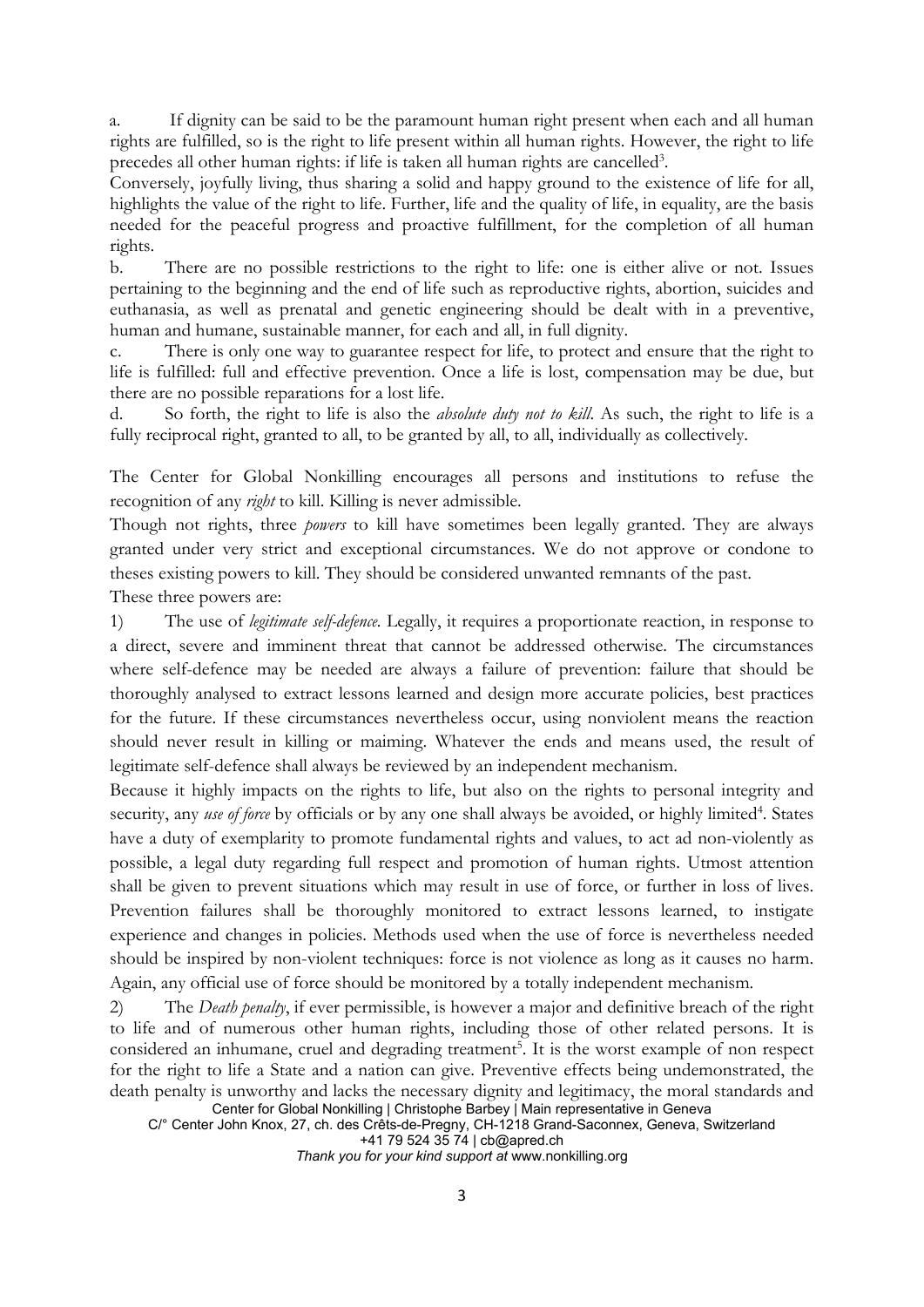exemplarity required of any authoritative power. The death penalty is not compatible with the Sustainable Development Goals (SDG) as they grant universal development and as its main assertion and goal is to "leave no one behind"; killing someone is not only leaving this person behind, it is depriving them of their share of human destiny and of their right to amend themselves. The SDG'<sup>s</sup> were unanimously adopted by all Members of the United Nations and thus grant <sup>a</sup> right to development and to rehabilitation for all. The SDG'<sup>s</sup> also require "significant reduction of violence and related killings (SDG 16.1)". This includes killings by the State.

3) *Powers of war* as conceded by humanitarian law may be an exception to the right to life as it permits, under certain circumstances and given certain precautions only, the taking of the life of enemy soldiers. This is morally inacceptable and profoundly backward. Seeing that peace and respect of life prevail – always – and nullifying this exception to the right to life is one of the objectives of the Center for Global Nonkilling.

It shall be <sup>a</sup> goal for all humanity, for the sake of life in peace.

#### **The right to peace**

Peace originates in our human nature, is supported by human feelings and knowledge, continues through prevention and is supported by non-violent institutions and practices, peaceful settlements of disputes.

No life would be possible without <sup>a</sup> sufficient attainment of peace, and dignity can only be achieved when peace and human rights prevail. Peace is <sup>a</sup> right, but it is also <sup>a</sup> universal method needed for the completion of all human rights.

Peace is fully present (if not worded) in article 28 of the Universal Declaration of Human Rights when it states: "*Everyone is entitled to <sup>a</sup> social and international order in which the rights and freedoms set forth in this Declaration can be fully realized*". It is only through <sup>a</sup> peaceful order that such an endeavour can be accomplished: all rights set forth in the Universal Declaration being fully expressed and realized.

The links between *human rights and peace* are being widely developed<sup>6</sup>. We salute with great respect the vote by Nepal in favour of the Declaration on the Right to Peace at the General Assembly in 2016<sup>7</sup>. It is time implement the right to peace and to develop subsequent public peace policies<sup>8</sup>.

Peace and peaceful methods provide means to prevent and solve conflicts without aggravating them (including between competing human rights) and, as may be to the advantage of all concerned persons and parties, in <sup>a</sup> constructive or reconstructive way. Conflicts solved peacefully alleviate feelings with respect, make it possible to draw lessons learned from difficult situations and favour the design of preventive policies for the future.

# **Other related human rights**

All human rights are needed for the fulfilment of <sup>a</sup> safe and happy life.

However, some of them may be of more direct or evident importance either for the full realisation of the rights to life and peace, or to avoid their breach.

The *right to participle in the decision making* including of women, youth, persons with disabilities and all vulnerable persons and social groups is highly important as it creates inclusive and humane societies, where responsibilities are equally shared for and towards the well-being of all. The more people participate in the decision making process and the more people work by consensus, the more people will respect the consequences of their decisions and therefore, the easier it will be to achieve SDG 16: safe and inclusive societies.

The right to *accurate standards of living*, including the rights to food, water and sanitation, clothing and housing, the rights to work and to social security deserve full attention, in all circumstances.

Center for Global Nonkilling | Christophe Barbey | Main representative in Geneva C/° Center John Knox, 27, ch. des Crêts-de-Pregny, CH-1218 Grand-Saconnex, Geneva, Switzerland +41 79 524 35 74 | [cb@apred.ch](mailto:cb@apred.ch)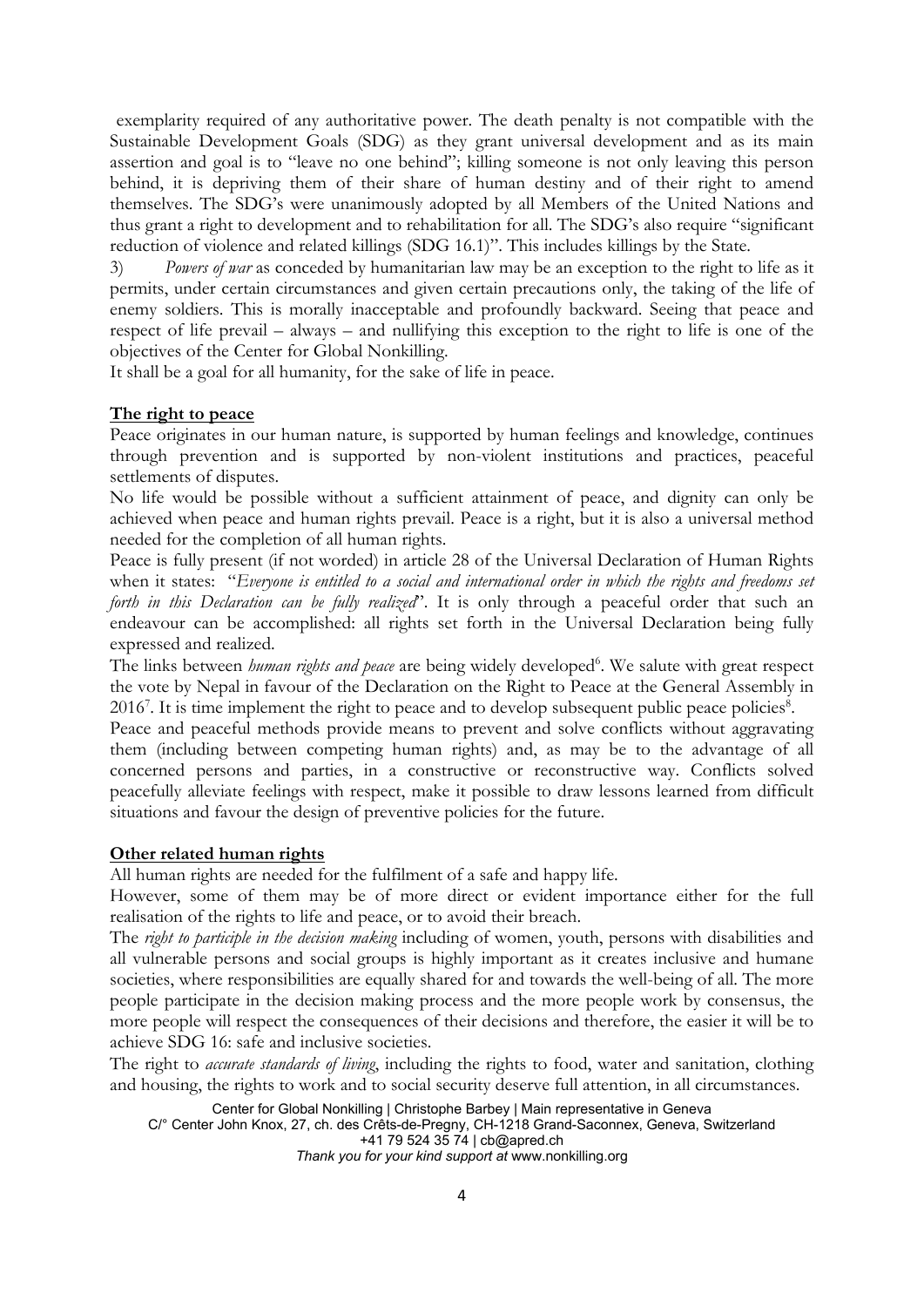The *right to health* is an essential right for the fulfilment of the right to life and of the subsequent right to longevity. It is needed as well to achieve societies in which *human rights are all equally shared*. The *human right to <sup>a</sup> sustainable natural environment*, thus sustaining humanity and life on Earth, deserves accurate protection and full attention as well.

The *right to happiness* and fulfilment of life in reverence for life should always be mentioned:

"*Happy people breed <sup>a</sup> happy world*"

# **Universal Periodic Review of Nepal**

We wish <sup>a</sup> happy, constructive and peaceful UPR to the People and the Authorities of Nepal.

# **Previous participation and proposals herein**

CGNK made <sup>a</sup> submission (its first ever) for the UPR of Nepal during the second cycle (March 2015). We focused mostly on:

The right to life, asking for <sup>a</sup> lively presence of life in the constitution. We are highly satisfied as the constitution adopted thereafter states (§ 16): "1. Each person shall have the right to live with dignity. 2. No law shall be made for capital punishment".

The prevention of suicides. (See hereafter). Progress has been made but <sup>a</sup> lot still has to be done to protect people and specially women from avoidable self-inflicted death.

The promotion and the establishment of an inclusive and lasting peace. Here again, huge progresses have been made, but <sup>a</sup> much more can still be done to bring Nepal, as any country, to become <sup>a</sup> beacon of peace and well-being. We make numerous suggestions hereafter in an approach that we may call or soon call "comprehensive public policies".

Regarding life and peace, enforced disappearances and honorably dealing with the past is still an important issue in Nepal and we would like to see the authorities of the country addressing it in <sup>a</sup>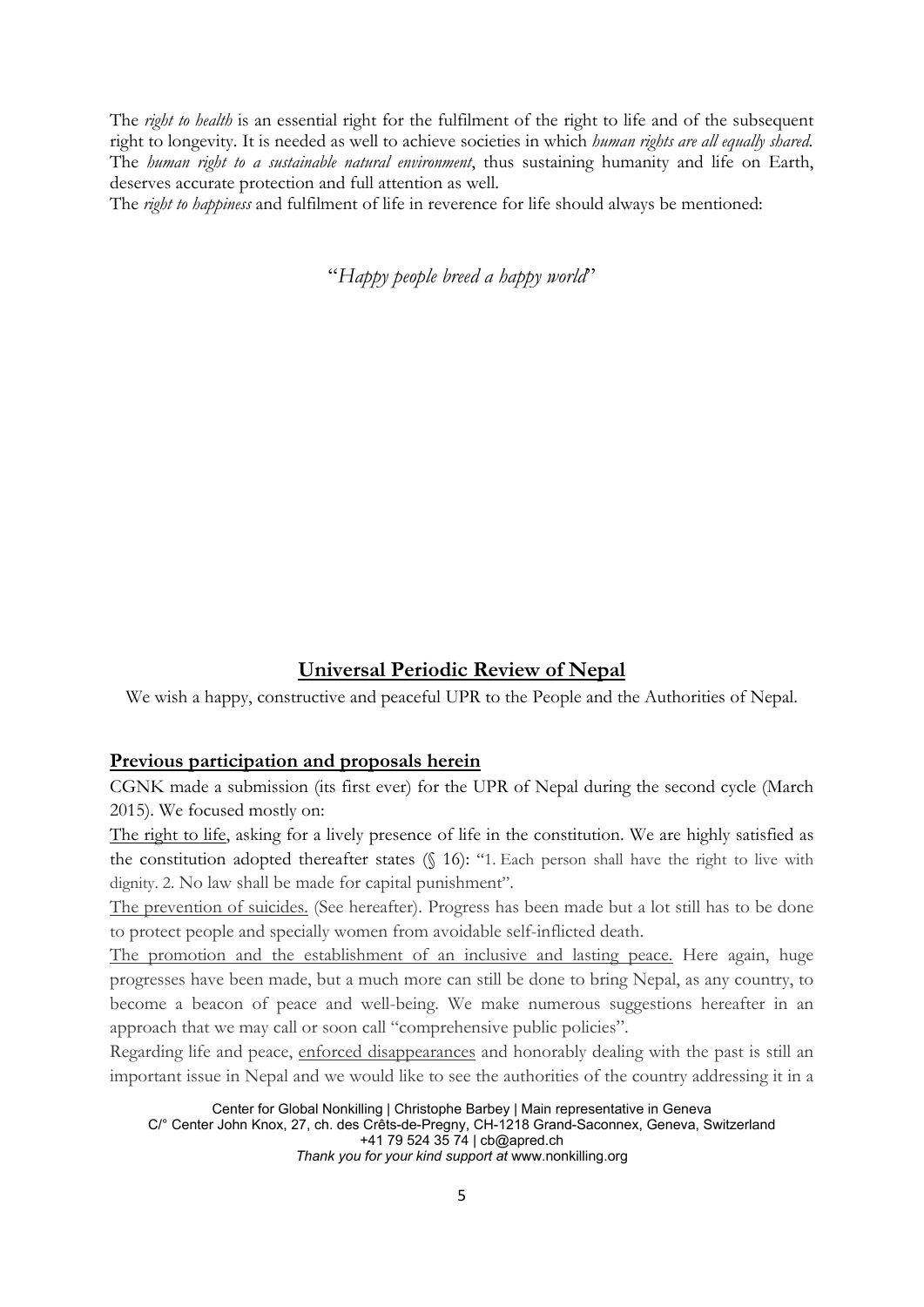most humane and effective way, especially regarding child soldiers 9 .

We added this time traffic casualties. A prevention need to protect life for which Nepal is clearly lagging behind.

We also added Statelessness.

In our peace establishing section, presented in two parts local and international, we mentioned cooperative governmental policies, peace education, peaceful settlements of disputes (international and local), violence prevention and refrain on the use of force, autonomous control of it and various mechanism intended for the good of all and the progress of peace.

# **The right to life in the international and national human rights constitutions**

The following international legal obligations: the Convention on the prevention and punishment of the crime of *genocide;* the Covenant on *civil and political rights* and its Optional protocol aiming at the *abolition of the death penalty,* and the Convention on *enforced disappearances* are within the human rights constitution, the ones mostly concerned by the application of the right to life. They are the minimum standards needed for any country to internationally recognize – and thus to show full legal respect for life and the right to life.

National constitutions shall similarly reflect this human and legal stand in favor of life.

Beyond legal aspects, it is consciously evident that it is our knowledge of the bounty of life, upheld by ethics and human best practices, by our historical progresses that make for <sup>a</sup> happy and sustained lasting life. Our heart feelings and our well understood instincts, our sound and profound understandings, all the good will may and shall guide us towards our fulfillment. Further and only, it is when we offer such knowledge and feelings to each other as to humanity that we create the solidarity needed for Life on Earth.

It is when institutions understand this and promote individual and collective life, happy life, when they exemplify progress, in dignity, that we may attain and achieve <sup>a</sup> sustainable civilization on Earth. However, our institutions may only be guided by our own, brought together commitments to give <sup>a</sup> future, <sup>a</sup> meaning and <sup>a</sup> worth to the lives we all live and lead, leaving no one behind, for ourselves as for our world, now as for future generations.

# **Illegality of enforced disappearances**

To be granted <sup>a</sup> life is receiving <sup>a</sup> right to <sup>a</sup> presence, to <sup>a</sup> public and private presence before the law and to <sup>a</sup> private presence and acknowledgeable presence with and for one'<sup>s</sup> kin.

As such enforced disappearances violate numerous human rights, be them in law or in *jus cogens*. Nepal clearly needs to progress on the topic.

They are 480 outstanding cases of enforced disappearances listed by the working group on enforced disappearances, making Nepal the 13<sup>th</sup> worse State in the world regarding disappearances<sup>10</sup>. There is also an unanswered demand for a country visit by the working group<sup>11</sup> and serious worries by the working group regarding the mandate and the functioning of the local commission of investigation<sup>12</sup>.

We also have direct and recent information mentioning <sup>a</sup> possible silencing, or at least disengagement and obstacles to the functioning – including unexpected replacement of crucial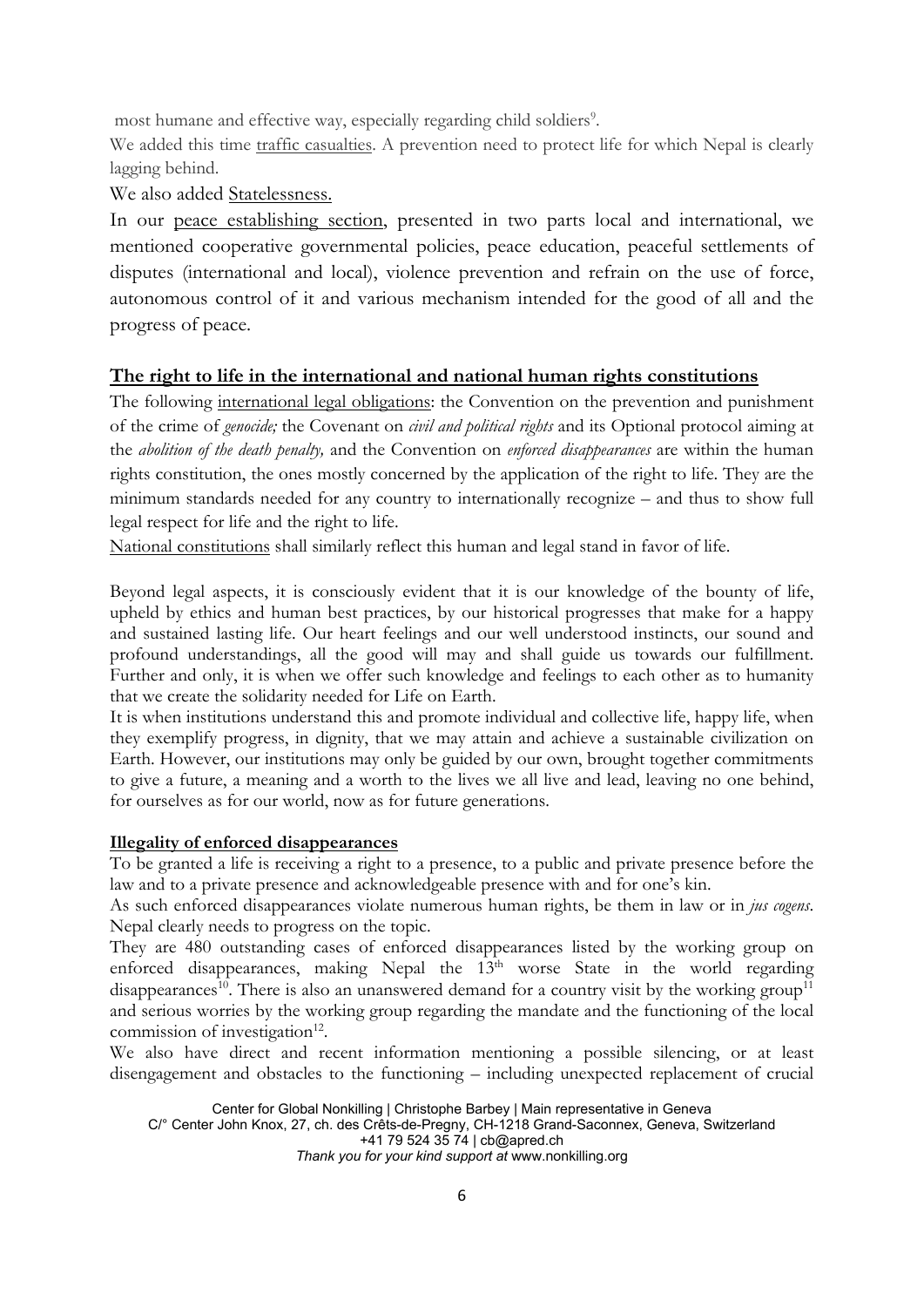personnel – of the Commission of investigation of enforced disappearances of persons as for the Truth and Reconciliation commission of Nepal<sup>13</sup>.

Despite the work needed locally, the convention on Enforced Disappearances also has universal effects and contains provisions regarding cases beyond the national territory<sup>14</sup>.

# **I. Therefore, we recommend:**

**a. The urgent ratification of the Enforced Disappearances Convention.**

- **b. To swiftly allow <sup>a</sup> visit by the Working group on enforced disappearances.**
- **c. To fully cooperate with the Working group.**

d. To allow, support, publish and complete, in full and in a fixed delay, the works of the **Commission of Investigation on Enforced Disappeared Persons and the works of the Truth and Reconciliation Commission.**

**e. To provide <sup>a</sup> progress report on the issue, in annex to its national report, at each UPR session.**

**II. We also recommend the establishment of <sup>a</sup> mechanism to prevent further disappearances and all forms of atrocity crimes.**

# **Prevention of homicides**

With <sup>a</sup> homicide rate of 2.3 killings for <sup>a</sup> 100,000 inhabitants in 2018, much lower than world rate  $(5.3/100,000)$  or lower than the Asian rate  $(3.1/100,000)$  Nepal clearly shows that life is valued in the country<sup>15</sup>. Nevertheless, to achieve SDG 16.1<sup>16</sup> more work to preserve life from violence is needed. As proposed by the World Health Organization, adopting more prevention plans to reduce violence and killings are of the essence<sup>17</sup>.

# **III. We urgently recommend the adoption of more comprehensive homicide prevention programs.**

#### **Prevention of suicides**

Suicides are a problem in Nepal<sup>18</sup>.

With a rate of 11.6/100,000, while the world rate is at  $10.5/100,000^{19}$  Nepal can clearly do better.

A good step was taken in 2018 when the new criminal code repelled the prohibition of selfinflicted suicide (article 185). Thus we salute the implementation of the recommendation made by Haiti in the previous cycle of the UPR.

However and as far as we know, there is still no national suicide prevention plan, with <sup>a</sup> sufficient budget. The existing help-lines are partially dedicated to other problems and they do not have sufficient reach and expertise in all parts of the country<sup>20</sup>.

The suicide prevention plan shall also include <sup>a</sup> national data collection mechanism, allowing for better determination of major causes of suicide, thus facilitating specific prevention systems<sup>21</sup>. Moreover, the majority of suicides are committed by females is clearly <sup>a</sup> problem. Inasmuch, work still needs to be done to fully implement the second recommendation issued by Haiti in the previous cycle.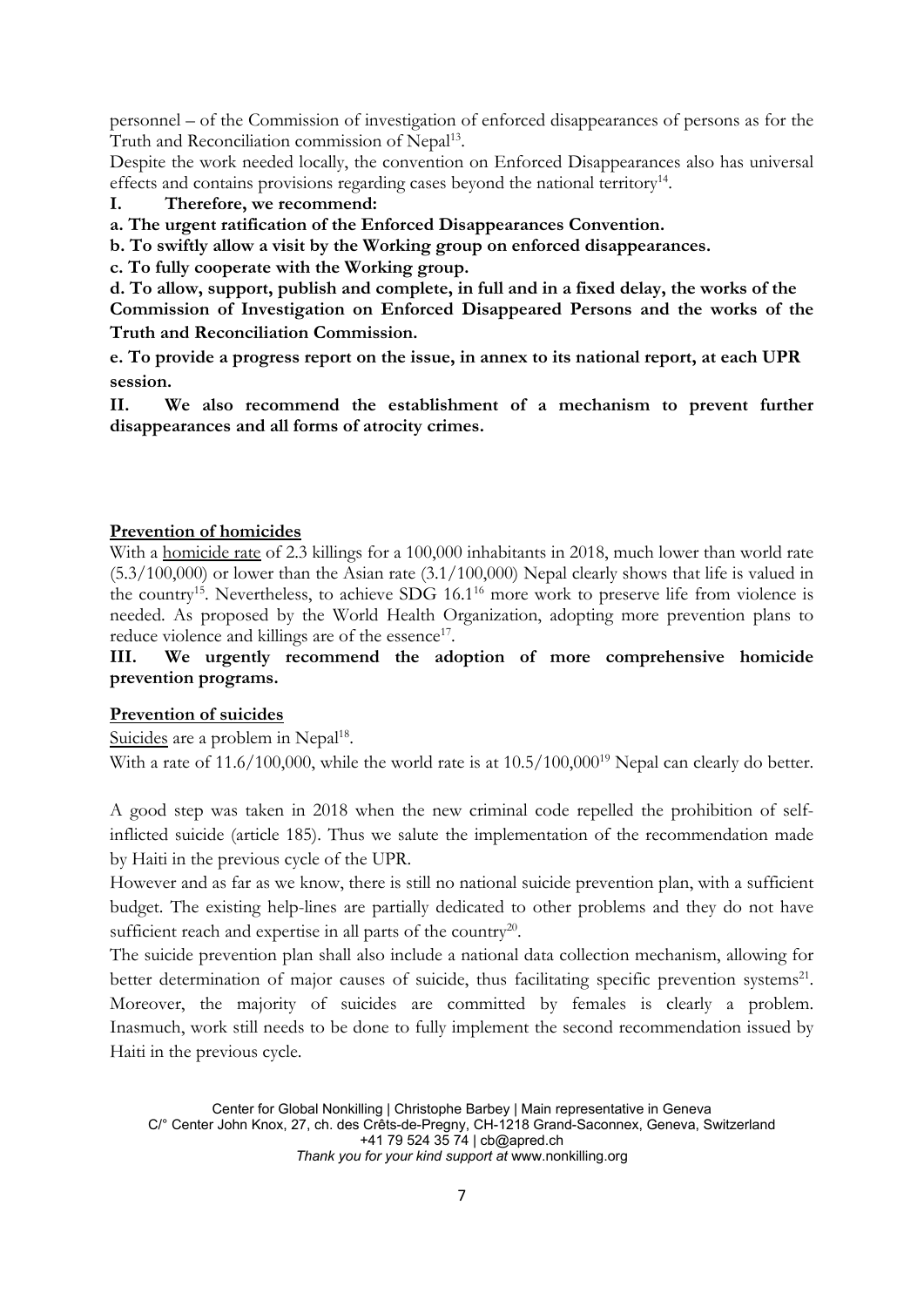# **IV. We recommend the urgent adoption of <sup>a</sup> national suicide prevention plan, of <sup>a</sup> national data collecting mechanism and of <sup>a</sup> gender specific approach to suicide prevention.**

# **Prevention of traffic injuries**

 $\overline{\text{ Traffic}~\text{casualties}}$  are high in Nepal 15.9/100,000<sup>22</sup>, though still lower than World (18.2/100,000) or regional rates. However, pedestrians, youths and vulnerable people make for 72% of the casualties and the numbers of these is rising<sup>23</sup>.

We recall that SDG traffic goal is to half traffic casualties before 2020 (SDG Goal 3.6).

**V. We recommend doing much more to prevent traffic casualties and we look therefore for fast results in preserving of lives until the next UPR.**

#### **The international and national peace constitution**

Nepal has known the atrocities of war: it is now time to prepare the *blessings* of peace.

# **VI. Under SDG 16, peaceful and inclusive societies, we recommend to Nepal the adoption of <sup>a</sup> national and comprehensive public peace policies plan.**

The national peace constitution

Perpetual peace is mentioned in the preamble of the Nepalese constitution as something in need of being fulfilled.

Accordingly, as peace is <sup>a</sup> transversal matter as are gender and environmental issues, please make peace <sup>a</sup> recognized value and <sup>a</sup> tool needed for all public policies.

# **VII. Enshrine peace in the constitution as <sup>a</sup> State goal and as an as effective as possible mechanism.**

There is <sup>a</sup> very good example in article 6, of the local of the local constitution of the Canton of Vaud in Switzerland: "In all its activities, it [the State] shall: (…) c) see that justice and peace prevail. It supports conflict prevention"<sup>24</sup>.

#### **VIII. Institute <sup>a</sup> cooperative dialogue between the people and all their institutions.**

To this end, grant to the people an extensive right of participation, by:

**a. Grant <sup>a</sup> systematic right of referendum on constitutional changes.**

**b. Grant, if called for by enough citizens, <sup>a</sup> right of referendum for all adopted laws and treaties.**

**c. Consult all stakeholders before adopting new laws.**

**d. Regularly consult the population regarding planning.**

**e. Consult owners when affected by constructions.**

**f. Establish <sup>a</sup> prospective and evaluation body in the system of government 25 .**

To give to the people <sup>a</sup> sentiment of ownership and inclusivity, as well as possibilities to instill progresses of peace, proposed by the General Assembly'<sup>s</sup> declaration on the right to peace

Center for Global Nonkilling | Christophe Barbey | Main representative in Geneva

C/° Center John Knox, 27, ch. des Crêts-de-Pregny, CH-1218 Grand-Saconnex, Geneva, Switzerland +41 79 524 35 74 | [cb@apred.ch](mailto:cb@apred.ch)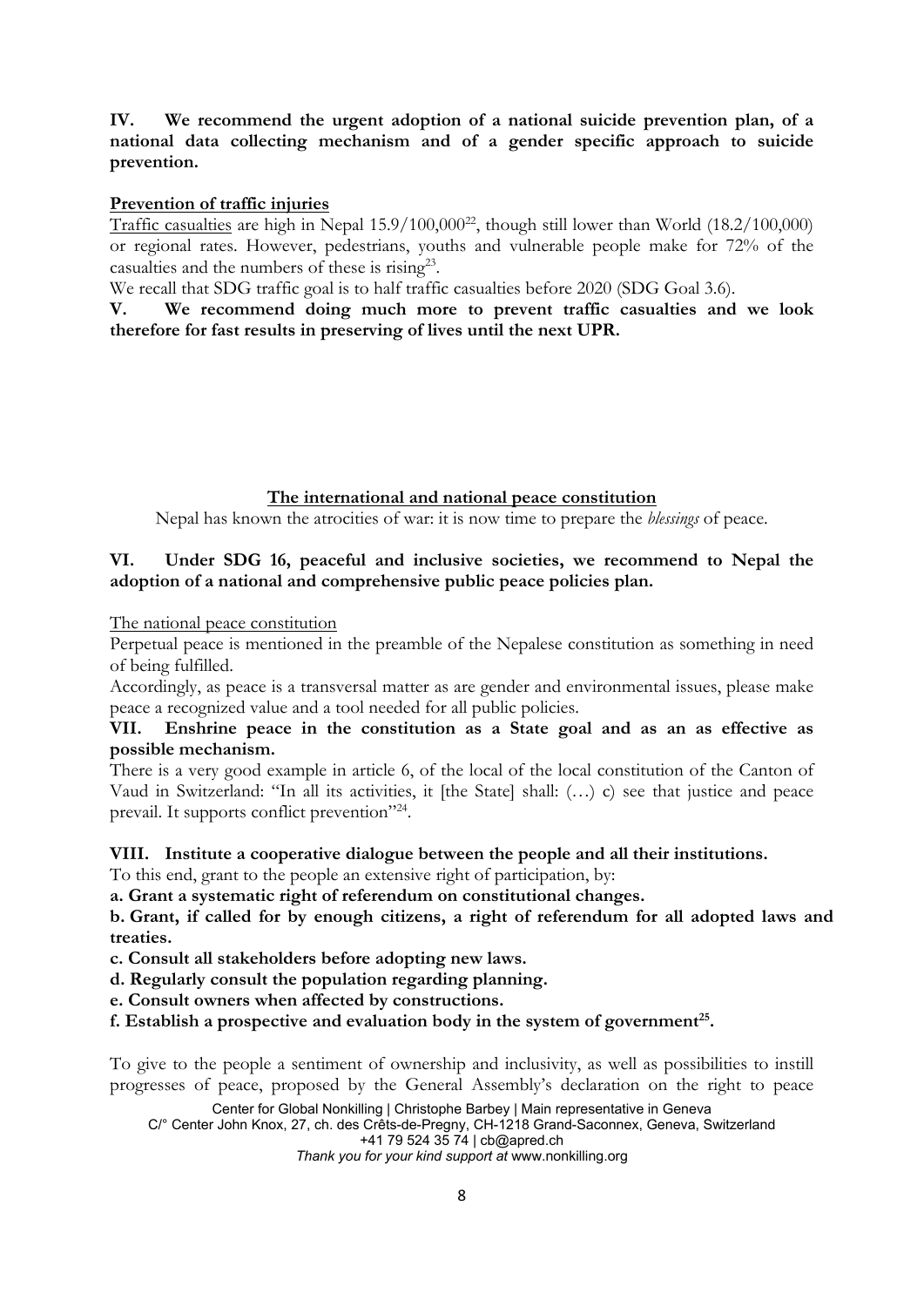endorsed by Nepal:

### **IX. Inscribe the right to peace in the constitution.**

To assure that the progress of peace is made through all generations, existing and upcoming, and through all spheres of society:

**X. Teach peace and non-violent methods at all levels and stages of the curricula, as prescribed by SDG 4.7.**

To assure prevention and avoid aggravation of conflicts:

**XI. Guarantee to all the people <sup>a</sup> right of access to peaceful settlements of disputes.**

**XII. Provide widely available training and salary for mediators.**

**XIII. Create <sup>a</sup> nationwide and local complete coverage with peace zones and local peaceful settlements of dispute institutions.**

**XIV. Assure that all decisions taken by these institutions as well as by the judiciary contain recommendations for non-recurrence, addressed to all organs of society and concerned persons.**

To prevent violence:

**XV. As violence prevention is <sup>a</sup> State duty, inscribe violence prevention in the constitution** (and as seen above, reinforce violence prevention mechanisms).

**XVI. Progressively reduce the scale of the military and its budget.**

We salute the fact that Nepal is the Fourth country providing the greatest number of peacekeeping personnel to the United Nations peace operations. However, we do hope to see as well, progress there towards more sustaining peace and less armed conflict.

We congratulate Nepal for the presence of human security in the constitution among State Policies (§ 51).

Until we – Humanity! – reach <sup>a</sup> sufficient degree of peace, use of force must, if ever needed, be refrained (or learn to be) non-violent, non-maiming and most of all nonkilling! If force is used, it must be used in <sup>a</sup> humane and exemplary way<sup>26</sup>.

**XVII. Train police officers to use non-violent force and equip them with non lethal weapons only.**

**XVIII. Grant police officers, when brought to circumstance in which they may commit human rights violations, with <sup>a</sup> right of conscientious objection.**

As <sup>e</sup>ven in most democratic States, judiciary control over police activities has too often proven insufficient,

**XIX. Create an independent body, exerting full control over any official use of force, drawing lessons learned and implementing best practices. This institution shall include victims, citizens and civil society representatives.**

To finance peace:

**XX. Recognize <sup>a</sup> right of conscientious objection to paying taxes for the military budget.**

**XXI. Create <sup>a</sup> mechanism allowing people who do not want to pay for war, war personnel and war means to reallocate their public contributions to non-violent state**

Center for Global Nonkilling | Christophe Barbey | Main representative in Geneva

C/° Center John Knox, 27, ch. des Crêts-de-Pregny, CH-1218 Grand-Saconnex, Geneva, Switzerland +41 79 524 35 74 | [cb@apred.ch](mailto:cb@apred.ch)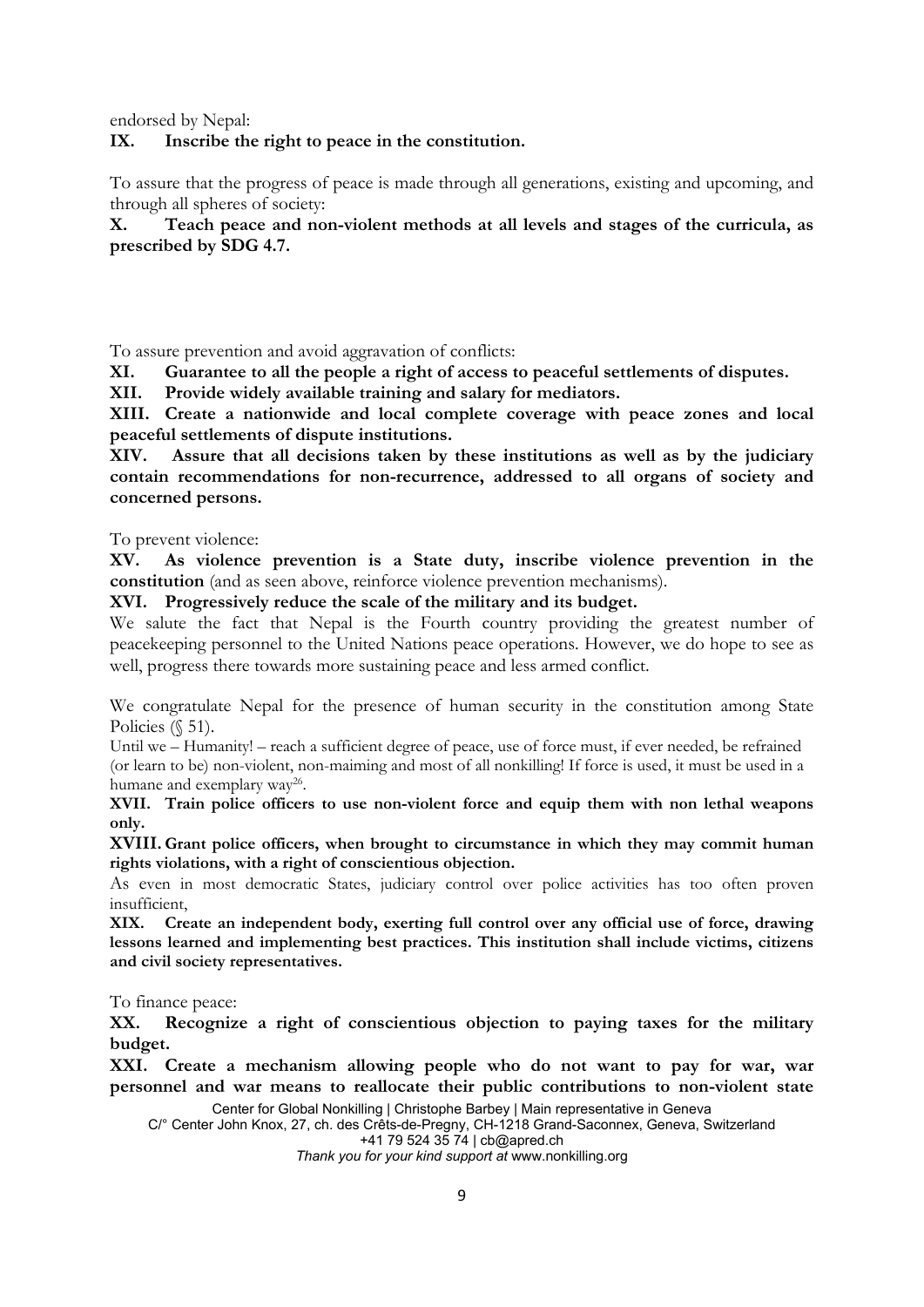**activities, or**

# **XXII. Create <sup>a</sup> peace fund exclusively dedicated nonkilling and non-violent, nonaggravating peacebuilding.**

The international peace constitution

For the well-being and the safety of its entire people and of the world; for the progress of peace, non-violence and nonkilling worldwide, for the fulfillment of SDG16 and the end of the scourge of war, we recommend to Nepal:

**XXIII.Accepting the reciprocal automatic jurisdiction of the International Court of Justice**<sup>27</sup> **.**

**XXIV. We also recommend the ratification of the following peace and disarmament treaties and conventions:**

**The optional protocols of the 1949 Geneva Conventions. The Rome Statute of the International Criminal Court and the Kampala amendment. The three Hague conventions on the protection of cultural property. The Enmod convention on the prohibition of military or any other hostile use of environmental modification techniques. The convention on conventional weapons and its protocols. The Mine and Cluster Munitions Ban conventions. The arms trade treaty. The treaty on the Prohibition of Nuclear Weapons.**

There is or was in Nepal a "peace and reconciliation ministry"<sup>28</sup>.

In its voluntary national review of the SDG's, Nepal wrote: "Though Nepal has made significant efforts towards creating <sup>a</sup> peaceful, inclusive and just society, it needs to fast track progress in all the areas under Goal 16 as <sup>a</sup> cross-cutting issue in order to realize the 2030 Agenda". We hope we made useful suggestions.

> *Welcoming the delegation of Nepal to Geneva, we wish to them and to all the people of the country <sup>a</sup> constructive, enhancing and fulfilling Universal Periodic Review.*

*May peace bring us happiness, Sustain our future, And give full dignity To our institutions and our civilization, To the people of the world and of Nepal.*

Center for Global Nonkilling | Christophe Barbey | Main representative in Geneva C/° Center John Knox, 27, ch. des Crêts-de-Pregny, CH-1218 Grand-Saconnex, Geneva, Switzerland +41 79 524 35 74 | [cb@apred.ch](mailto:cb@apred.ch) *Thank you for your kind support at* [www.nonkilling.org](http://www.nonkilling.org)